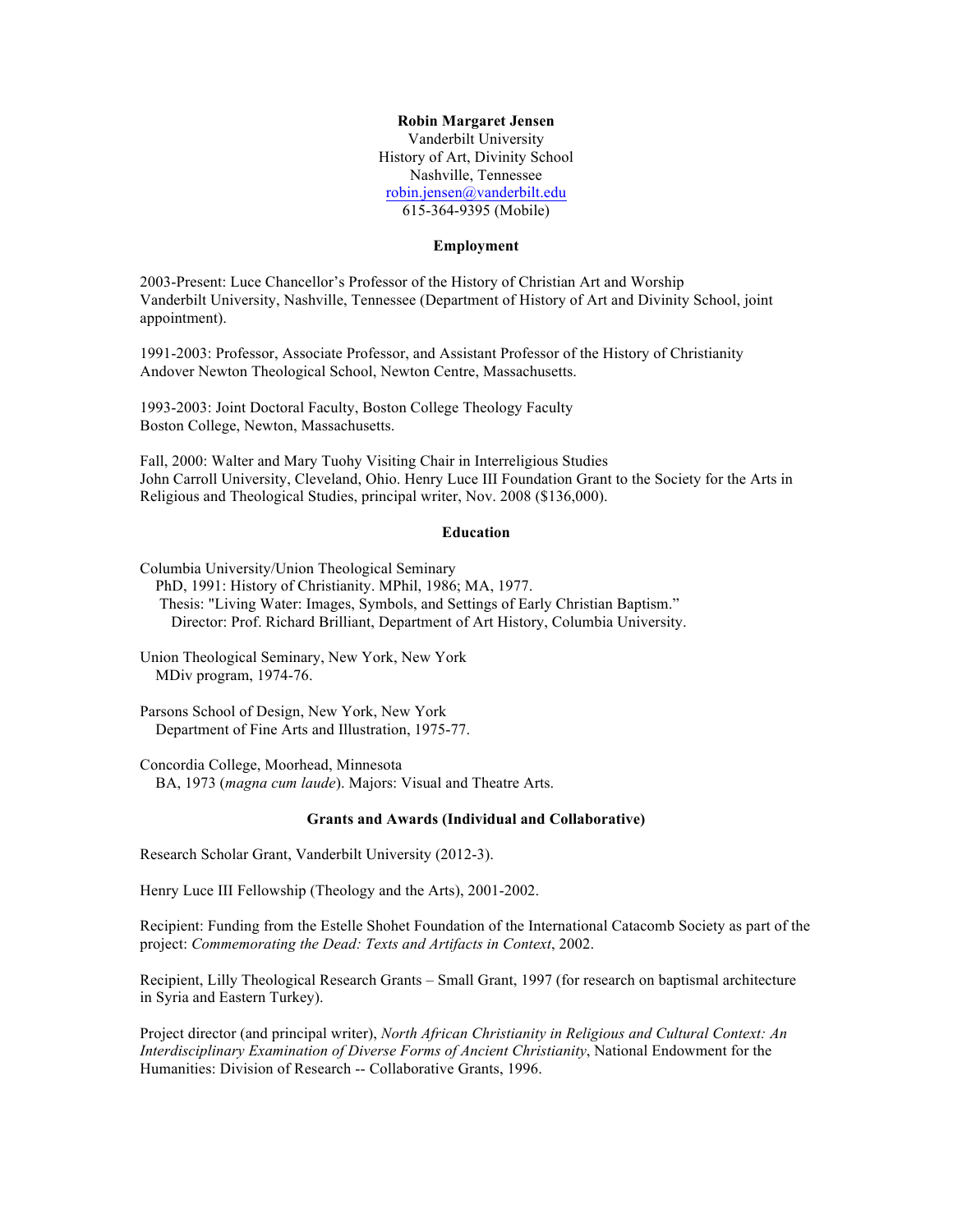Younger Scholars' Award, Association of Theological Schools, Theological Research and Scholarship Award, 1994-1995.

# **Grants: Institutional**

Henry Luce III Foundation Grant to Vanderbilt University Divinity School for development of a program in Religion and Contemporary Culture, Nov. 2007 (\$340,000).

Henry Luce III Foundation Grant to the Society for the Arts in Religious and Theological Studies, principal writer, Nov. 2008 (\$136,000).

Project director (and principal writer), Luce Foundation grant for Andover Newton's Program in Theology and the Arts (\$275,000).

# **Publications – Monographs and Co-authored Books**

*Christianity in Roman Africa: The Development of its Practices and Beliefs,* with J. Patout Burns (Eerdmans Press, 2014).

*Baptismal Imagery in Early Christianity* (Baker Academic Press, 2012).

*Living Water*: *The Art and Architecture of Ancient Christian Baptism* (Brill Publishers, *Vigiliae Christianae* Supplementary Series, 2011).

*Face to Face: The Portrait of the Divine in Early Christianity* (Fortress Press, 2005).

*The Substance of Things Seen: Art, Faith, and the Christian Community* (Eerdmans Press, 2004).

*Understanding Early Christian Art* (Routledge Press, 2000).

In progress: *The Cross: History, Art, and Controversy* (under contract with Harvard University Press, expected 2015).

In progress: *Epiphanic Aspects of Early Christian Art: Essays Based on the 2009 Gunning Lectures New College, Edinburgh*.

## **Publications – Edited Books/Databases**

Co-editor with Kimberly Vrudny, *Visual Theology* (Liturgical Press, 2009).

In progress: Co-editor and director with Richard Rutherford and William Caraher, *Baptisteries of the Early Christian World* (a multi-media, international project to catalogue ancient Christian baptisteries).

In progress: *The Cambridge History of Late Antique Archaeology*, ed., Leonard Rutgers, Jodi Magness, Robin Jensen, and Neil Christie (Cambridge University Press, anticipated 2015).

In progress (under contract): Co-editor with Lee Jefferson, *The Art of Empire: Christian Art in its Imperial Context* (Fortress Press, anticipated 2015).

# **Chapter-length Contributions to Multi-Authored or Major Reference Works**

"Visuality," *The Cambridge Companion to Ancient Mediterranean Religions*, ed., Barbette Spaeth (Cambridge University Press, 2013), 309-43.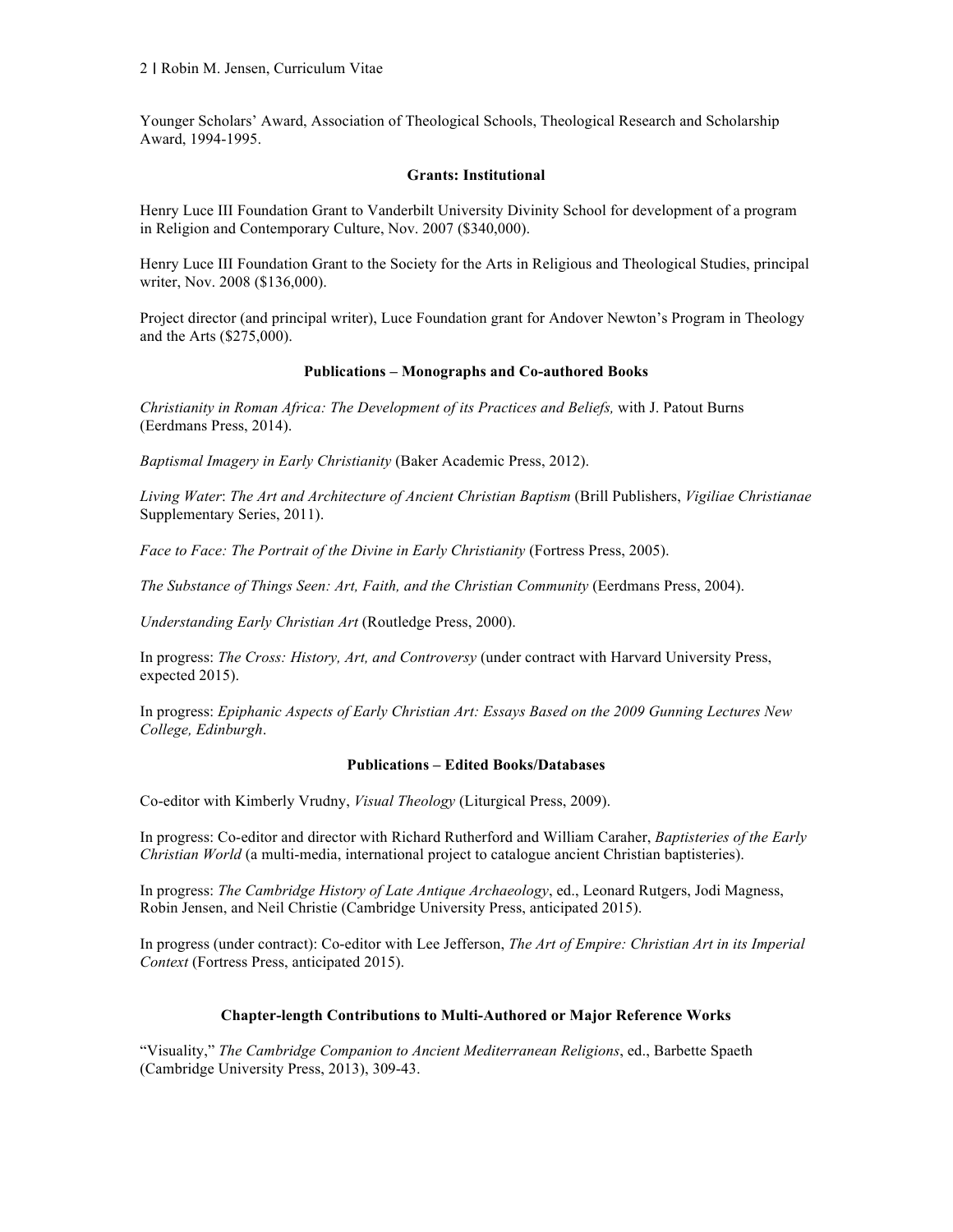"Christianity in North Africa," *The Cambridge History of Religions in the Ancient World, Vol. II*, eds., Michele Renee Salzman and William Adler (Cambridge University Press, 2013), 264-91.

"The Invisible God of Christianity," *Histories of the Hidden God*, ed., April DeConick (Acumen, 2013), 217-33.

"Augustine in the Visual Arts 430-1200," *The Guide to the Historical Reception of Augustine*, eds., Karla Pollmann and Willemien Otten (Oxford University Press, 2013).

"The Emperor as Christ or Christ as Emperor," *Rome and Religion: A Cross-Disciplinary Dialogue on the Imperial Cult*, eds., Jeffrey Brodd and Jonathan Reed (SBL Publications, 2011), 153-71.

"Nudity in Early Christian Art," *Text, Image, and Christians in a Greco-Roman World*, eds., C. Osiek and A. Niang (Wipf and Stock, 2011), 296-319.

"Paul in Art," *The Blackwell Companion to Paul*, ed., Stephen Westerholm (Wiley-Blackwell, 2011), 507- 30.

"Baptismal Practices at North African Martyrs' Shrines," *Ablution, Initiation, and Baptism in Early Judaism, Graeco-Roman Religion, and Early Christianity,* eds., David Hellholm et al. (Walter deGruyter, 2011), 1673-95.

"Jesus in Christian Art," *The Blackwell Companion to Jesus,* ed., Delbert Burkett (Wiley-Blackwell Press, 2011), 477-503.

"What the Eucharistic Dove Teaches," *Perspectives on Medieval Art,* eds., Ena Giurescu Heller and Patricia Pongracz (Museum of Biblical Art, 2009), 146-56.

"Christian Art," *The Oxford Encyclopedia of Ancient Greece and Rome* (Oxford, 2009), Vol. 1, 92-101.

"The Mockery of Christ: Tragedy, Resignation, and Courage in the Life and Work of Artist Eugene Biel-Bienne," *Visual Theology*, eds., Robin Jensen and Kimberly Vrudny (Liturgical Press, 2009), 41-51.

"Patristic Readings of Divine Theophanies: God's Visibility in the Early Church," *God in Patristic Thought, a Memorial Volume Honoring Lloyd Patterson,* ed., Andrew McGowan (Brill, 2008), 271-96.

"Baptism *ad Sanctos*?" *If These Stones Could Speak: Essays in Honor of Dennis Edward Groh*, eds., George Kalantzis and Thomas Martin (Edwin Mellen Press, 2008), 93-110.

"Material Evidence: Visual Culture," *The Oxford Handbook of Early Christian Studies*, eds., Susan Ashbrook Harvey and David Hunter (Oxford University Press, 2008), 231-68.

"The Passion in Early Christian Art," *Perspectives on the Passion*, eds., Christine Joynes and Christopher Rowland (Continuum Press, 2008), 53-84.

"*Mater Ecclesia* and *Fons Aeterna*: The Church and Her Womb in Ancient Christianity," *The Feminist Companion to Patristic Literature*, ed., Amy-Jill Levine (Cleveland: Pilgrim Press, 2008), 137-55.

"Early Christian Images and Exegesis," for the exhibition catalogue, *Picturing the Bible: The Earliest Christian Art*," at the Kimbell Art Museum, October - March 2007 ed., Jeffrey Spier (Yale University Press, 2007), 65-85.

"Dining with the Dead," *Commemorating the Dead, Texts and Artifacts in Context*, eds., Laurie Brink and Deborah Green (Walter deGruyter Press, 2008), 107-43.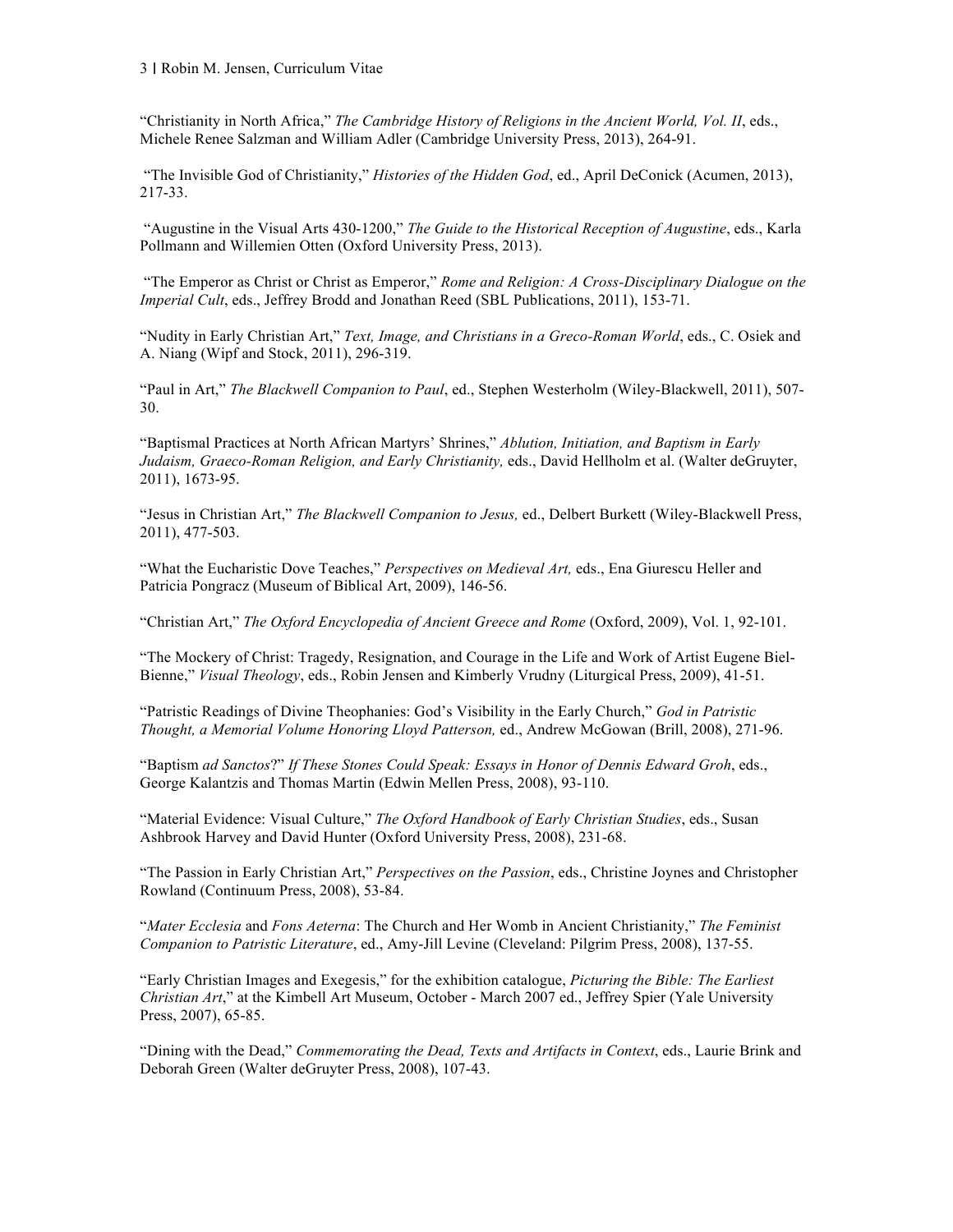"Art – The Textbook of the Illiterate?" *The Subjective Eye: Essays in Culture, Religion, and Gender in Honor of Margaret R. Miles*, eds., Deborah Haynes and Richard Valantasis (Wipf and Stock Publishers, 2006), 294-309.

"Toward a Christian Material Culture," *Early Christianity: Origins to Constantine*, Vol. 1 of the *Cambridge History of Christianity*, eds., Frances Young and Margaret Mitchell (Cambridge University Press, 2005), 568-85.

"Baptismal Rites and Architecture," *The People's History of Christianity*, Vol. II: *Late Ancient*  Christianity, ed., Virginia Burrus (Fortress Press, 2005), 117-44.

"The Portrait of God in Christian Visual Art," *Arts, Theology, and the Church: New Intersections*, eds., Kimberly Vrudny and Wilson Yates (Pilgrim Press, 2005), 139-57.

"The Fall and Rise of Adam and Eve in Early Christian Art and Literature," *Interpreting Christian Art: Papers from the Pruit Memorial Symposium*, eds., Heidi Hornik and Mikael Parsons (Mercer University Press, 2003), 25-52.

"Christian Art," *The Early Christian World* (vol. 2), ed., Philip Esler (London: Routledge, 2000), 747-772.

"The Binding or Sacrifice of Isaac: How Jews and Christians See Differently," *Abraham and Family: New Insights into Patriarchal Narratives* (Biblical Archaeological Society, 2000), 3-12.

"The Dura Europos Synagogue and Christian Baptistery: Early Christian Art and Religious Life in Dura Europos," *Jews, Christians, and Polytheists in the Ancient Synagogue*, ed., Steven Fine (London: Routledge, 1999), 174-89.

"Giving Texts Vision and Images Voice: The Promise and Problems of Interdisciplinary Scholarship," *Common Life in the Early Church*, ed., Julian Hills (Trinity Press International, 1998), 344-56.

## **Chapter-length Publications in Press or in Process (Under Contract):**

In press: "Moses and the Christian 'New Moses' in Early Christian Art," in *The Christian Moses: From Philo to the Qur'an*, eds., Philip Rousseau and Janet A. Timbie (Catholic University Press, expected 2014).

In press: "Art and the Apocrypha," in the *Oxford Handbook of Early Christian Apocrypha*, ed. Andrew Gregory (Oxford University Press, anticipated 2014).

In press: "Ravenna," *Christianity in Contexts*, ed., William Tabbernee (Baker, anticipated, 2014).

In press: "The Gospel of John in Early Christian Art," *The Edinburgh Companion to the Bible and the Arts*, ed., Stephen Prickett (Edinburgh University Press, anticipated 2014).

In press: "Archaeology of Initiation" *A Companion to the Archaeology of Religion in the Ancient World*, ed., Jörg Rüpke and Rubina Raja (Wiley-Blackwell, anticipated 2014).

In process: "The Three Hebrew Youths and the Emperor's Image: True and False Gods in Early Christian Art," for *Jewish Art in Its Late Antique Context*, eds., Zeev Weiss and Catherine Hezser (Mohr Siebeck, Texts and Studies in Ancient Judaism Series).

In process: "Christian Conversion and Baptism at Carthage (200-439 CE)" in *Religious Life at Carthage in Late Antiquity*, ed., Jane Merdinger (Brill Publishers, anticipated 2014).

In process: "Early Christian Iconography," *The Cambridge History of Late Antique Archaeology*, eds., Leonard Rutgers, Jodi Magness, Robin Jensen, and Neil Christie (Cambridge University Press, anticipated 2014).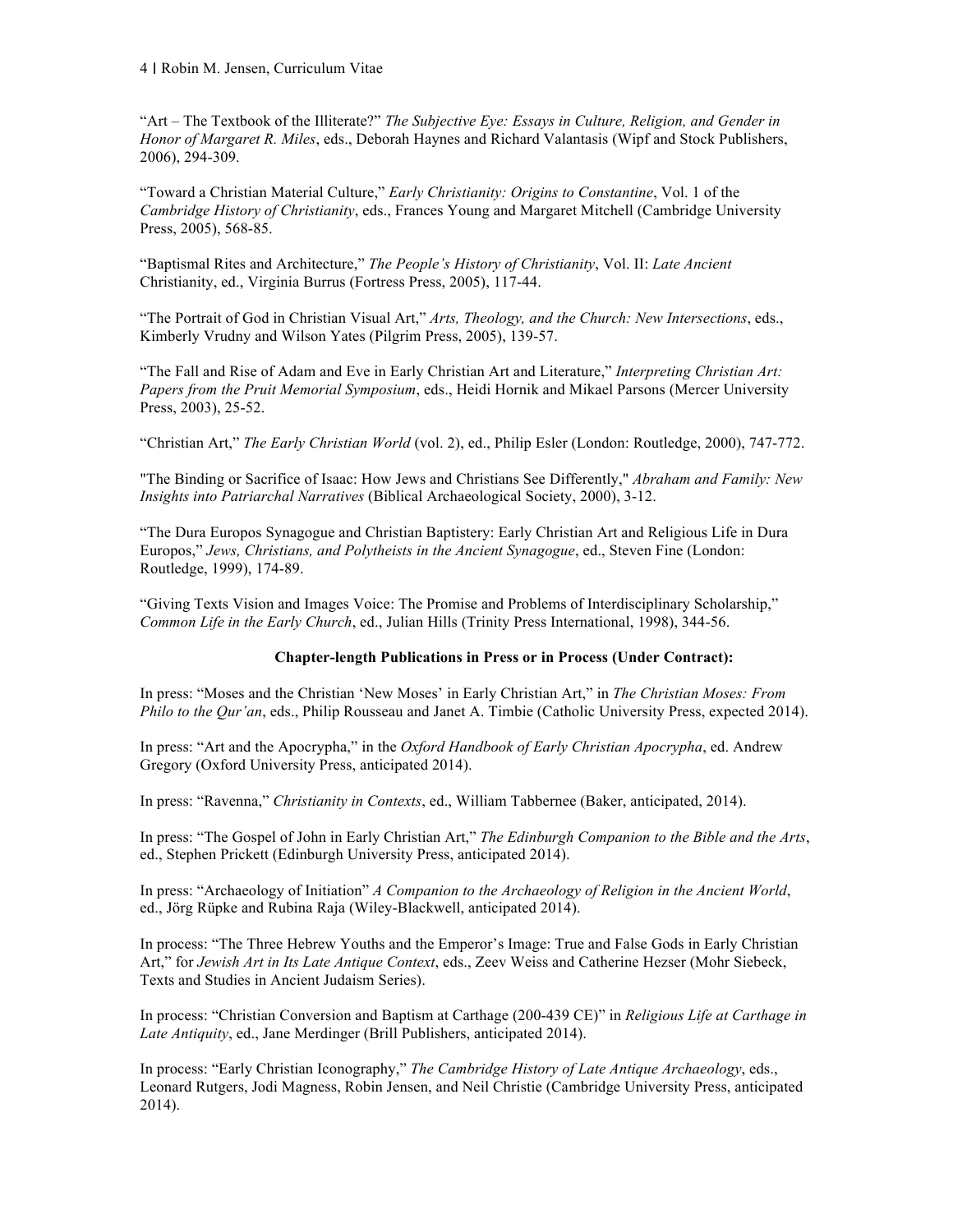In process: "Visual Art," for the *Oxford Handbook of Early Christian Biblical Interpretation*, eds., Paul Blowers and Pater Martens (publication expected 2015).

In process: "The Adoration of the Magi and the Emperor Mystique," for *The Art of Empire: Christian Art in its Imperial Context*, eds., Robin Jensen and Lee Jefferson (Fortress Press, anticipated 2015).

# **Articles – Scholarly (Peer Reviewed Journals, Conference Proceedings)**

Submitted for review: "Recovering Ancient Ecclesiology: The Question of the Altar's Placement and the Orientation of Prayer in the Early Latin Church" (submitted to *Worship* and *La Maison Dieu* simultaneously with the understanding that both journals are willing to publish – the latter in French).

In press: "Integrating Material and Visual Evidence into Early Christian Studies: Approaches, Benefits, and Problems," for *Patristic Studies in the Twenty-first Century: Proceedings of an International Conference to Mark the 50th Anniversary of the International Association of Patristic Studies* (anticipated, Fall 2014).

In press: "Toward a Truly Christian Art? Stylistic and Iconographic Evidence for Christian Adaptation of Late Antique Visual Art," for *Humilitas versus Dignitas: Nature and Genealogy of Early Figurative Christian Art*, ed., Daniele Guastini (publ. Università di Roma, "La Sapienza", anticipated 2015). May be translated into Italian.

"Visual Narratives, Picturing the Text," for *Liturgy* (accepted for publication, anticipated Spring 2014).

"The Chlef Basilica (Algeria) and its Mosaics," (accepted for publication), *Acta ad archaeologiam et atrium historiam pertinentia* (anticipated, Spring 2014).

"Saints' Relics and the Consecration of Church Buildings in Rome," *Papers Presented at the Conferences on Early Liturgy to 600 (2009/2010)*, eds., Juliette Day and Markus Vinzent, (Oxford: *Studia Patristica*, vol. 71, 2014), 153-169.

"Material Evidence for Early Christian Baptism: Creating or Solving Problems," *Journal of Early Christian Studies* vol. 20.3 (2012), 371-406.

"Early Christian Art and Divine Epiphany" *The Toronto Journal of Theology* (Spring, 2012), 125-44.

"Ancient Baptismal Spaces: Form and Function," *Studia Liturgica* (2012); also printed as "Antike Räume der Taufe: Form und Funktion," in *Theologie und Liturgie* (2012).

"Poetry of the Font: Inscriptions in Early Christian Baptisteries," *Acta ad archaeologiam et atrium historiam pertinentia* 24, n.s. 10 (Norwegian Institute at Rome Publication Series, 2011), 65-83.

"With Pomp, Novelty, Avarice and Apparatus: Alternative Baptismal Practices in Roman Africa," *Studia Patristica* 44 (2010), 77-83.

"Visualizing Lent," *Interpretation* 64 (2010), 30-42.

"Those Who See God Receive Life: The Idol, the Icon, and the Invisible God," *Worship* (Spring, 2008), 19-40.

"The Arts in Protestant Worship," *Theology Today*, 58.3 (October, 2001), 359-68.

"The Trinity and the Economy of Salvation on Two Early Christian Sarcophagi," *Journal of Early Christian Studies* 7 (1999), 527-46.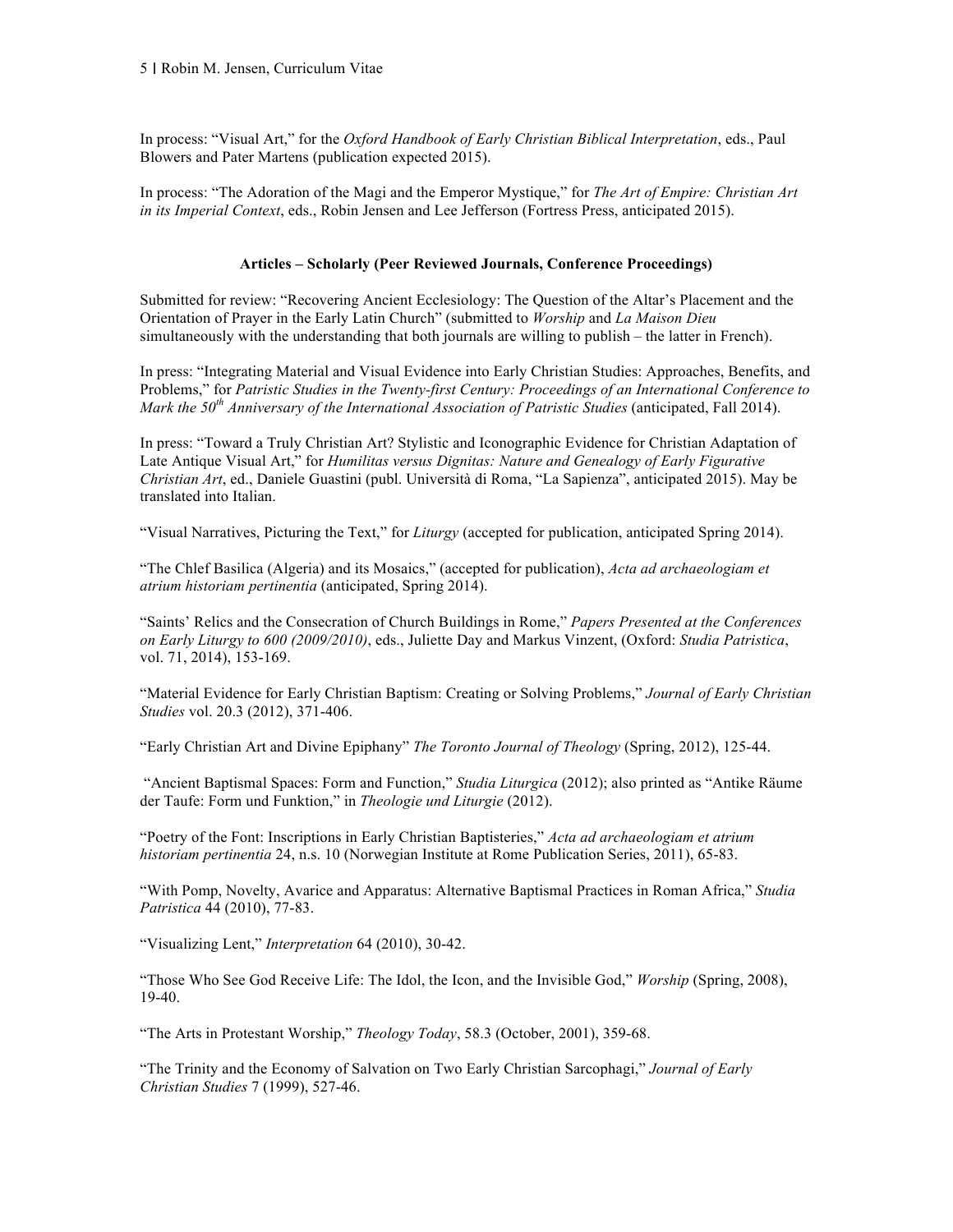"The Femininity of Jesus in Early Christian Art," *Studia Patristica* vol. 29 (1997), 269-82.

"New Trajectories for the Interpretation of Early Christian Iconography: A Review Essay," *Critical Review of Books in Religion 1995* (Scholars Press, 1996), 27-43.

"Isaac's Sacrifice in Jewish and Christian Tradition: Image and Text," *Biblical Interpretation* (Fall*,* 1993), 85-110.

"Moses Imagery in Jewish and Christian Art: Problems of Continuity and Particularity," *SBL Seminar Papers* (Fall, 1992), 389-418.

# **Articles – Popular or General**

"Reflections on Teaching," *ARTS* 19.1 (2007), 33-35.

"The Womb of Mother Church," *Faith and Form* 3.9 (October, 2006), 19-23.

"Visual Revelation," *New Conversations* (Winter, 2004), 17-27.

"How Pilate Became a Saint," *Bible Review* (December, 2003), 22-31, 47.

"Jesus Up Close," *The Christian Century*, 120.19 (September 20, 2003), 26-30.

"The Two Faces of Jesus," *Bible Review* 17.8 (October, 2002), 42-50

"Witnessing the Divine," *Bible Review* 17.6 (December, 2001), 24-32, 59.

"Image, Sanctity, and Truth," *ARTS* 13.2 (Fall, 2001), 26-31.

"Idol or Icon: A Development in Early Christianity," *Art and Christianity Enquiry Bulletin* (October, 2001), 14-15.

"Christian Community, Sacred Space, and the Liturgy in Roman Africa," *ARTS* 12.1 (Spring, 2000), 7-13.

"Dining in Heaven," *Bible Review* 14/5 (October, 1998), 32-39, cont. 48-9.

"The Suffering and Dead Christ in Early Christian Art," *ARTS* 8.1 (1995), 22-8.

"Of Cherubim and Gospel Symbols," *Biblical Archaeology Review* 21.4 (July-August, 1995), 42-3, cont. 65.

"Raising Lazarus," *Bible Review* 11.2 (April, 1995), 20-29.

"Starting an Arts and Theology Program from Scratch: A Case Study in Faculty Cooperation," *ARTS* 6.2 (Spring, 1994), 26-7.

"The Binding of Isaac—How Jews and Christians See Differently," *Bible Review* 9.5 (October, 1993), 42- 51.

"Isaac as a Christological Symbol in Early Christian Art," *ARTS* 5.2 (Winter, 1993-94), 6-12.

"What Are Pagan River Gods Doing in Scenes of Jesus' Baptism?" *Bible Review* 9.1 (February, 1993), 35- 41, 54-5.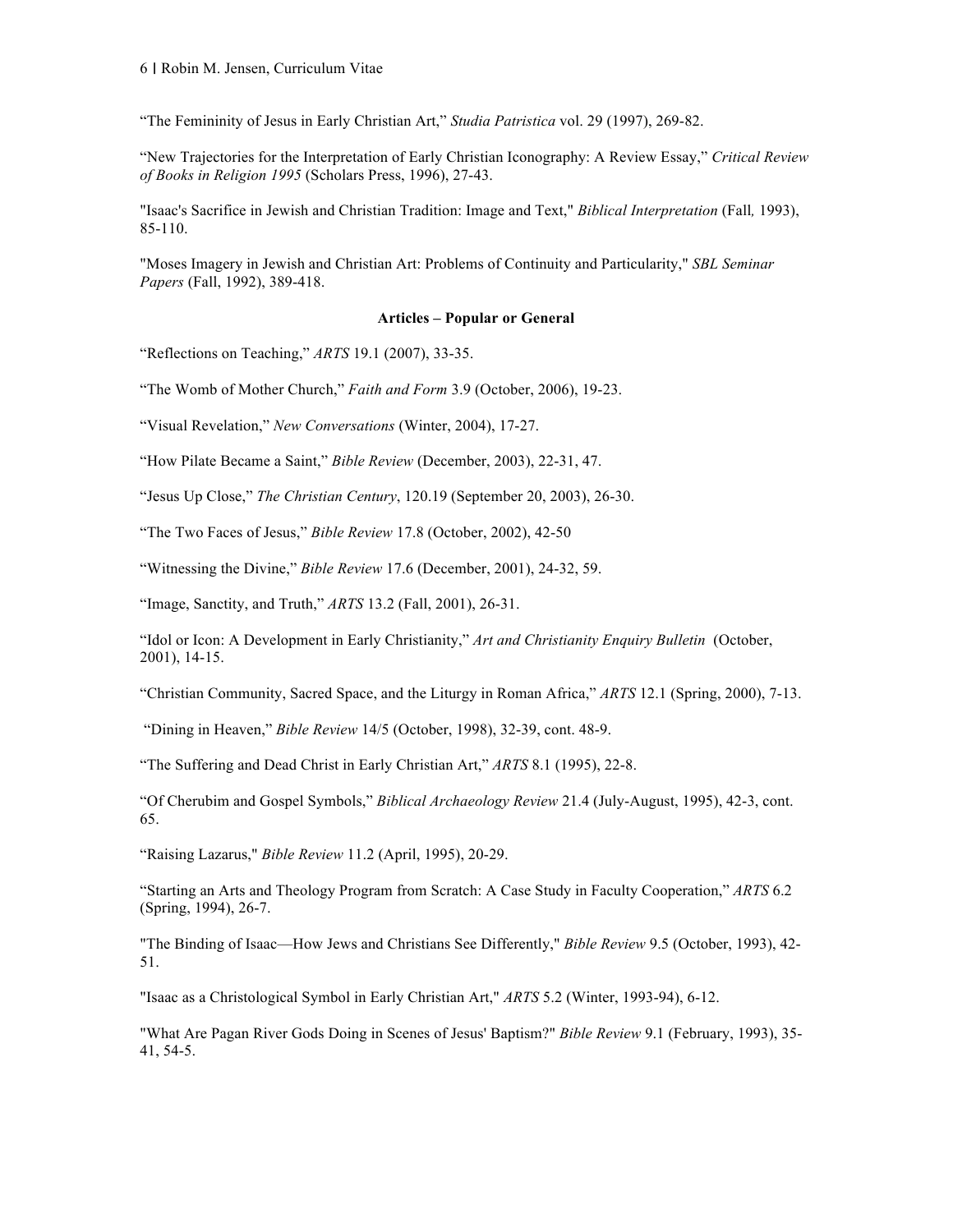# **Encyclopedia and Dictionary Articles, Reference Works, Exhibition Catalogue Entries, Other**

Forthcoming: "Daniel," and "David" for the *Brill Encyclopedia of Early Christianity*.

Forthcoming: "Baptistery," "Confessio," and "Martyrium" for the *Routledge Dictionary of Ancient Mediterranean Religions*.

"Ancient Christian Art," *The Oxford Bibliographies On-Line*.

In press: "Dolphin," "Moses," "Lazarus," "Meal," "Pilate," "The Jordan River," "Jesus Washing the Disciples' Feet," and "Bekalta, Baptistery," *The Encyclopedia of Early Christian Art and Archaeology*, ed. P. Corby Finney (Eerdmans Publishing).

"*Refrigeria*, Christian," *The Encyclopedia of Ancient History* (Wiley-Blackwell).

"Icons," "Images, attitudes towards," and "Mandylion of Edessa," for the *Oxford Dictionary of Late Antiquity* (Oxford University Press, 2012).

"Icons and Iconography," *The Cambridge Dictionary of Christian Theology* (Cambridge University Press, 2011).

"Art and Theology," *The Cambridge Dictionary of Christianity* (Cambridge University Press, 2010),

"Dura Europos," "Iconography and the Bible," "Liturgy," and "Lord's Day," *The New Interpreter's Dictionary of the Bible* (2008).

"Art and Architecture in Early Christianity," "Catacombs," "Mosaics," and "Orant," *The New Westminster Dictionary of Church History,* vol. 1 (2008).

"Reenchantment: Assessment," *Re-Enchantment*, ed., James Elkins and David Morgan (Routledge, 2008), 235-37.

"Epitaph with baptismal scene," for the exhibition catalogue*: Picturing the Bible: The Earliest Christian Art*, ed. Jeffrey Spier (Yale, 2007), 206.

"Art," "Iconoclasm", "Iconography," and "Manuscript Illumination," *The Dictionary of Jewish-Christian Relations* (Cambridge University Press, 2004).

"The Eucharistic Liturgy in the Basilica Major in Hippo," *Augustine through the Ages: An Encyclopedia*, (with J. Patout Burns), Allan Fitzgerald, General Editor (Grand Rapids, MI: Eerdmanns, 1999), 335-38.

"Sculpture" and "Painting," *The Encyclopedia of Early Christianity*, 2nd edition, ed. Everett Ferguson (New York: Garland, 1997), 852-856 and 1041-43.

"Debating the New Testament Canon," "Early Biblical Interpretation," "Establishing the Christian Canon," and "New Ways of Studying Scripture," *The Bible through the Ages* (Reader's Digest General Book Division, 1996), 202-3, 210-11, 212-13, 270-71.

## **Book Reviews**

In press: *The Visual Culture of Baptism in the Middle Ages: Essays on Medieval Fonts, Settings, and Beliefs*, Harriet Sonne de Torrens and Miguel A. Torrens, eds., (Ashgate, 2013).

*Orphism and Christianity in Late Antiquity*, Miguel Herrero de Jáuregui (De Gruyter, 2010), *The Classical Review* 64.1 (Spring, 2014).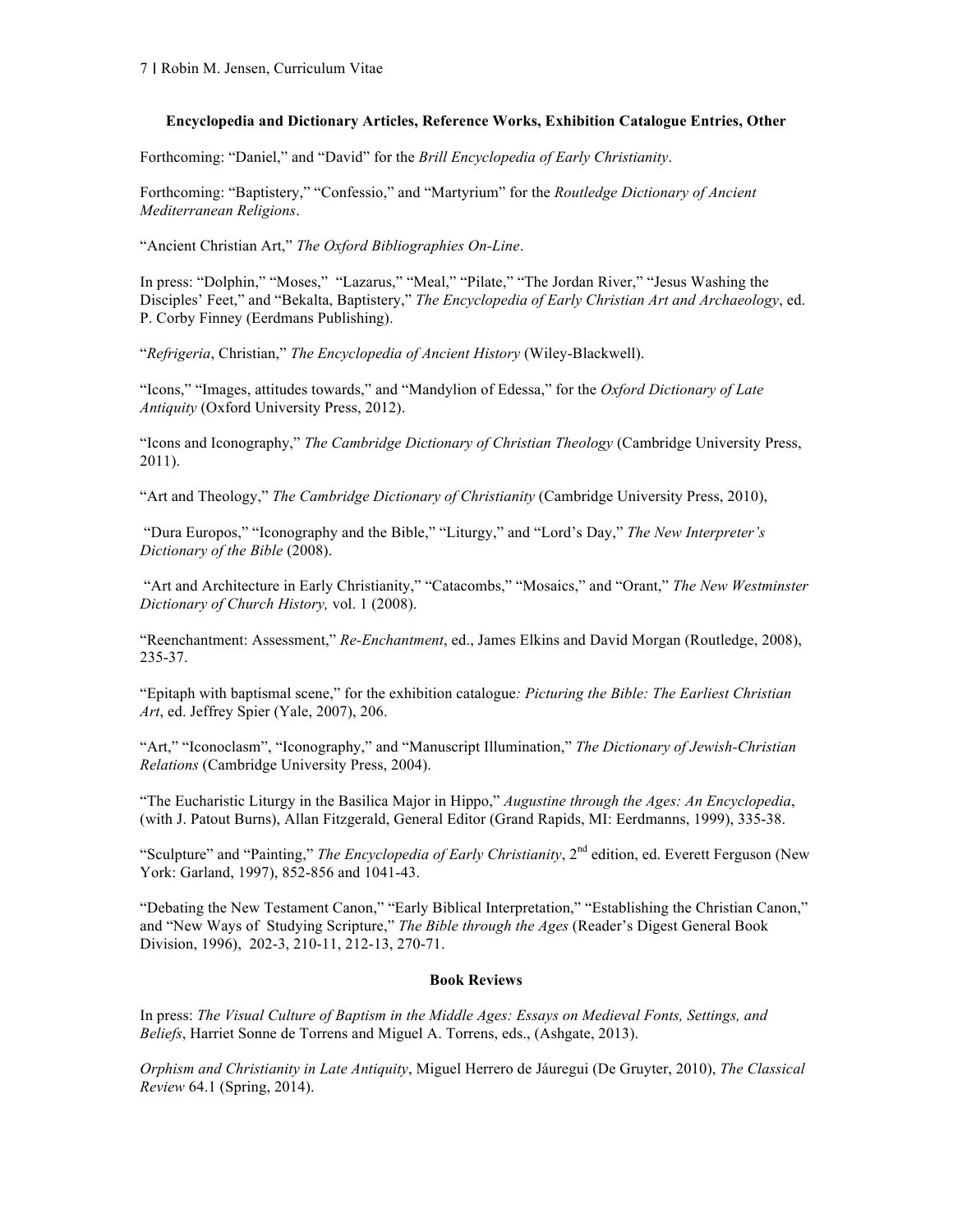*Christian Responses to Roman Art and Architecture*, Laura Salah Nasrallah (Cambridge University Press, 2010), *The Journal of Early Christian Studies*, vol. 19.3 (Fall, 2011), 482-84.

*Ravenna in Late Antiquity,* Deborah Mauskopf Deliyannis (Cambridge University Press, 2010), *The Journal of Late Antiquity*, 4.1 (2011), 174-5.

*Staging the Liturgy: The Medieval Altarpiece in the Iberian Peninsula*, Justin E.A. Kroesen (Peeters, 2009), *The Expository Times*, vol. 12.2, 98.

*The Christian Parthenon*, Anthony Kaldellis (Cambridge University Press, 2007), *Church History*, vol. 79 .3 (September 2010), 699.

*The HarperCollins Visual Guide to the New Testament: What Archaeology Reveals about the First Christians*, Jonathan Reed (Harper Collins, 2007), *The Catholic Biblical Quarterly* 71.1 (2009), 190-91.

*Painting the Text: The Artist as Biblical Interpreter*, Martin O'Kane (Sheffield Phoenix, 2007) and *Between the Text and the Canvas: The Bible and Art in Dialogue*, J. Cheryl Exum and Ela Natu, eds. (Sheffield Phoenix, 2007), *Biblical Interpretation* 28.2 (2010), 172-77 (an essay-length review).

*Dynamic Splendor*, Henry Maguire and Ann Terry (Penn State Press, 2007), *The Journal of Religion* (online publication)*.*

*Mosaics as History*, G.W. Bowersock (Belknap Harvard, 2006), *Biblical Archaeology Review* 35.1 (January-February, 2009), 63-5.

*Theology in Stone, Church Architecture from Byzantium to Berkeley*, Richard Kieckhefer (Oxford University Press, 2004), *The Journal of Religion* 88 (January, 2008), 106-7.

*The Sepphoris Synagogue: Deciphering an Ancient Message through Its Archaeological and Socio-Historical Contexts*, Zeev Weiss (Israel Exploration Society, 2005), *Images: A Journal of Jewish Art and Visual Culture*, 111-14.

*Monuments: America's History in Art and Memory*, Judith Dupré (Random House, 2007), *Faith and Form Magazine* 40.4 (2007), 28.

*Art and Judaism in the Greco-Roman World*, Steven Fine (Cambridge University Press, 2005), *Biblical Archaeology Review* 33.5 (September/October, 2007), 74.

*Christian Monuments of Cyrenaica*, J. B. Ward-Perkins and R. G. Goodchild, ed. J. M. Reynolds (Society for Libyan Studies, 2003), *Journal of Roman Archaeology*, *On Line Reviews* (July, 2006).

*The Lord's Prayer through North African Eyes*, Michael Joseph Brown (T & T Clark, 2005), *The Catholic Biblical Quarterly* 67 (2005), 709-10.

*City, Temple, Stage: Eschatological Architecture and Liturgical Theatrics in New Spain*, Jaime Lara (University of Notre Dame Press, 2005), *Worship* 80 (January, 2006), 80-82

*Constantine and Rome,* R. Ross Holloway (Yale University Press, 2004), *The Journal of Early Christian Studies* 13 (Fall, 2005), 403-405.

*Objects, Images, and the Word: Art in Service of the Liturgy*, ed. Colum Hourihane (Princeton University Press, 2003), *Doxology* (2004), 137-40.

*Art and the Christian Apocrypha*, David Cartlidge and Keith Elliott (Routledge, 2001), *The Journal of Early Christian Studies* (Spring, 2003), 121-22.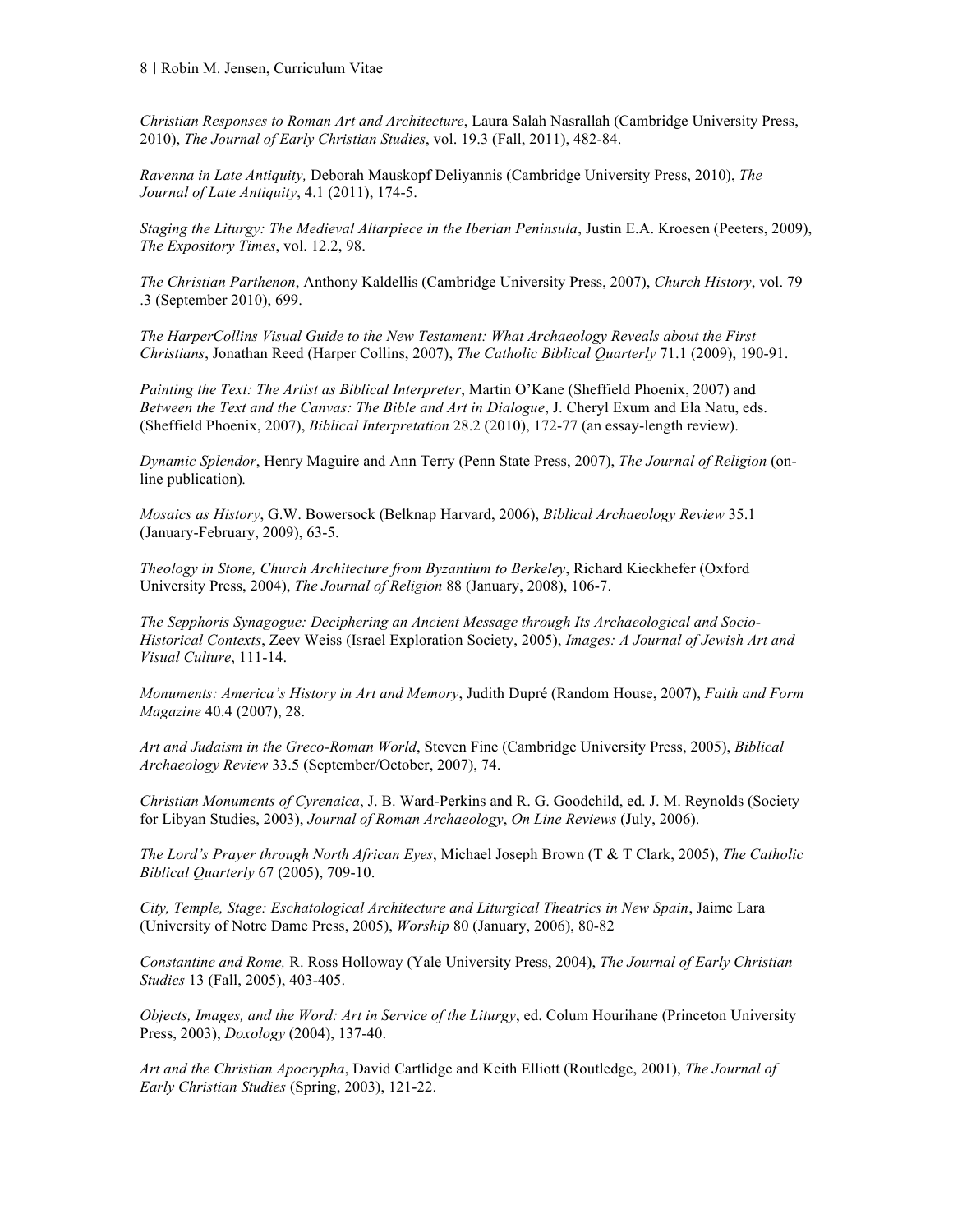*The Forbidden Image: An Intellectual History of Iconoclasm*, Alain Besançon (University of Chicago Press, 2000), *Theological Studies* 64.1 (March, 2002), 160-62.

*Women Officeholders in Early Christianity*, Ute Eisen (Liturgical Press, 2000), *The Journal of Early Christian Studies* (Spring, 2002), 135-38.

*The Journey of the Magi*, Richard C. Trexler (Princeton University Press, 1997), *Bible Review* 16 (December, 2000), 42-45.

*Medieval Liturgy: A Book of Essays*, ed. L. Larson-Miller (Garland, 1997), *Metabolica et Humanistica* (Spring, 2000).

*Perpetua's Passion: The Death and Memory of a Young Roman Woman*, Joyce Salisbury (Routledge, 1997), *Theological Studies* 60.1 (March, 1999), 190-91.

*The Oxford Companion to Christian Art and Architecture*, eds. Peter and Linda Murray (Oxford University Press, 1996), *The Journal of Early Christian Studies* (Winter, 1998), 686-88.

*The Archaeology of Early Christianity*, William H.C. Frend (Fortress, 1996), *Church History* 67.1 (March, 1998), 117-19.

*Augustine and the Catechumenate*, William Harmless (Liturgical Press, 1995), *Theological Studies* 58.1 (March, 1997), 161-63.

*The Invisible God: The Earliest Christians on Art*, Paul Corby Finney (Oxford University Press, 1994), *The Christian Spirituality Bulletin* 3.1 (Spring, 1995), 27-28.

*Jewish Historiography and Iconography in Early and Medieval Christianity*, H. Schreckenberg and K. Schubert (Fortress Press, 1992), *Theological Studies* 54.4 (December, 1993), 732-34.

## **Named, Invited (Keynote) Lectures (Selected and Recent = since 2007)**

"The Three Hebrew Youths and the Problem of the Emperor's Image in Early Christianity," Hebrew University, Conference on Jewish Art in Late Antiquity, December 2013.

"Adam and Eve: Fall and Redemption in Early Christian Art," for the Erasmus Lecture Series, Westmont College, October 2013.

"Baptismal Imagery in Christian Art and Architecture," for the Notre Dame Center for Liturgy 2013 Symposium, June 2013.

"Witnessing Images" and "A Sense of Place" for the Annual Monastic Institute, St. John's University and School of Theology, June 2013.

"Ritual Spaces and Holy Places: Archeological Evidence for Ancient African Christianity," the Merrick Lecture at the Ohio Wesleyan University, April 2013.

"Picturing Salvation: The Bible in Early Christian Art," for The Chi Rho Lecture Series, University of Oregon, Central Lutheran Church, and Northwest Christian University, Eugene Oregon, February 2013.

"Early Christian Baptism in Context" and "Baptismal Imagery in Early Christian Art," for The E. Glenn Hinson Lectures, Baptist Seminary of Kentucky, February 2013.

"The New Christian Moses in Early Christian Art," for the Christian Moses Conference at Catholic University, May 2012.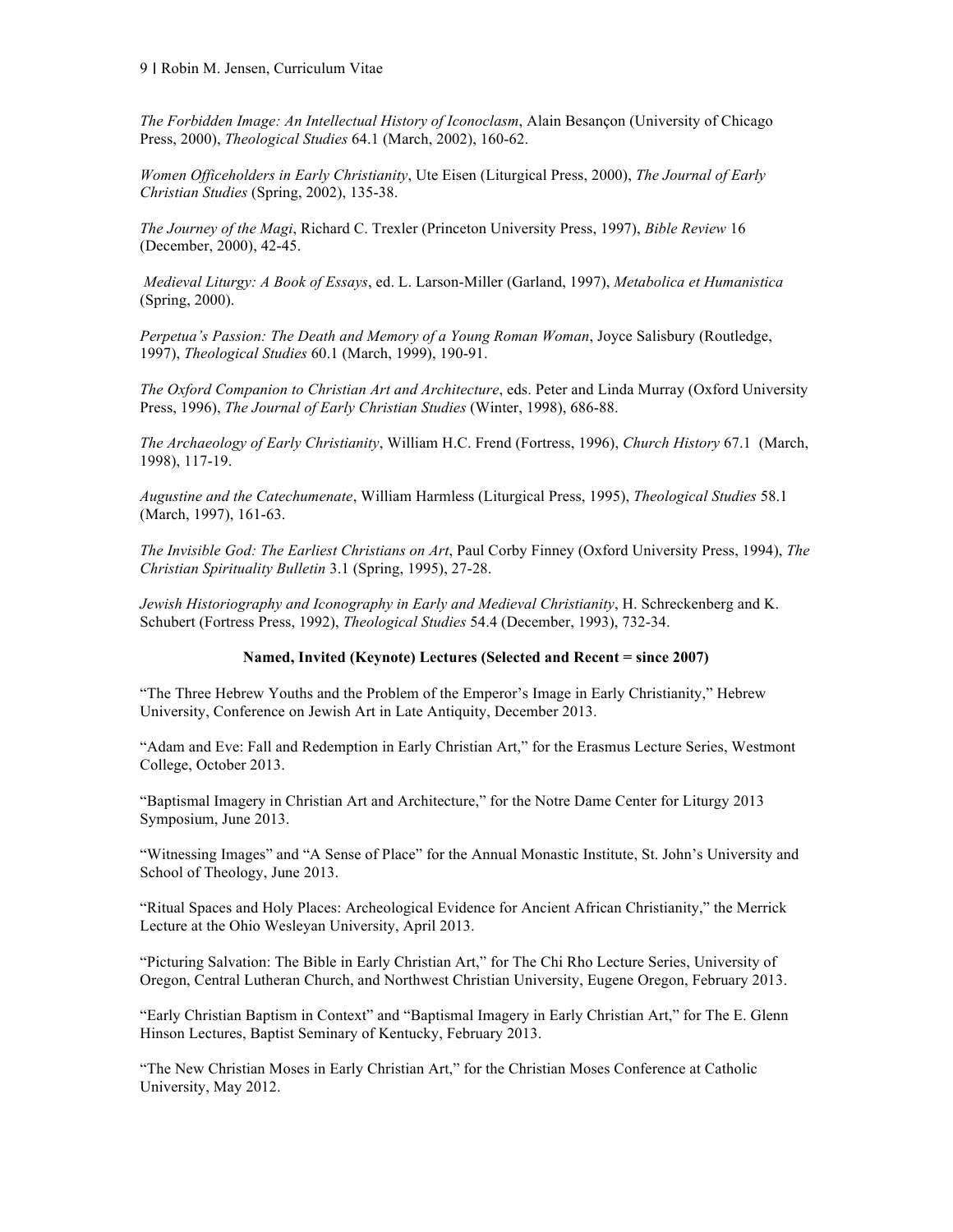"The Art and Architecture of Augustine's World," the Annual Augustine Lecture, John Carroll University, April 2012.

"The Art and Architecture of Initiation," University of Kansas, October 2011.

"The Baptismal Liturgy in Context," Keynote Address at the Biennial Meeting of the Societas Liturgica (Reims, France), August 2011.

"Training the Heart to See," The Kay Butler Gill Lecture at General Theological Seminary, March 2011.

The Annual Brehm Lectures at Fuller Seminary, November 2010.

"Cross and Menorah," The Museum of Biblical Art, New York City, October 2010.

"Picturing the Divine Trinity," The Papatheofanis Lecture, Wheaton College, October 2010.

"Early Christian Art and Patristic Theology," The Duke Distinguished Lecture Series – Duke Initiative in Theology and Art, March 2010.

"The Temple in Early Christian Art and Imagination," Museum of Biblical Art, New York City, May 2010.

Belmont University Convocation – Funding the Christian Imagination Series, March 2010.

"Living Water: Ritual Spaces and Images of Early Christian Baptism," The Robert Wilkins Lecture, University of North Dakota, March 2010.

Plenary address(es), The Rocky Mountain Synod, ELCA, January 2010.

"Theophanic Aspects of Early Christian Art," The Gunning Lectures at the University of Edinburgh, a series of six lectures delivered over two weeks in October and November 2009.

The McMaster University Hooker Lectures, October 2009.

"Jonah and the Shepherd: Early Christian Symbols of a Blessed Afterlife," at the Frist Center for the Visual Arts, March 2009 (in conjunction with the exhibition "Medieval Treasures from the Cleveland Museum of Art").

"Seeing the Medieval: Material Culture and Liturgical Hardware" for the Museum of Biblical Art, May 2008.

"Augustine's World: Living as Both a Christian and a Roman in Late Antique North Africa," for the Villanova Center for Liberal Education and Augustinian Institute, April 2008.

"Palm, Fish, and Fountain: The Jewish and Christian Contexts of the Hammam Lif Synagogue," for Boston College, McMullen Art Museum, in conjunction with the exhibit, "Tree of Paradise: Jewish Mosaics from the Roman Empire," March 2008.

"The Victory of the Cross in Early Christian Art: Transforming the Iconography of Conquest" (the inaugural) Alice Kjesbu Torvend Lecture in Christian Art, Pacific Lutheran University, February 2008.

"The Face of Christ: The Visible Image of the Invisible God," the Peter Craigie Memorial Lecture, University of Calgary, October 2007.

"Bringing Blessings Back: Christian Pilgrimage and the Transportation of Sacred Space in Late Antiquity," for the Michael C. Carlos Museum, Emory University in conjunction with the exhibition, "Cradle of Christianity," September 2007.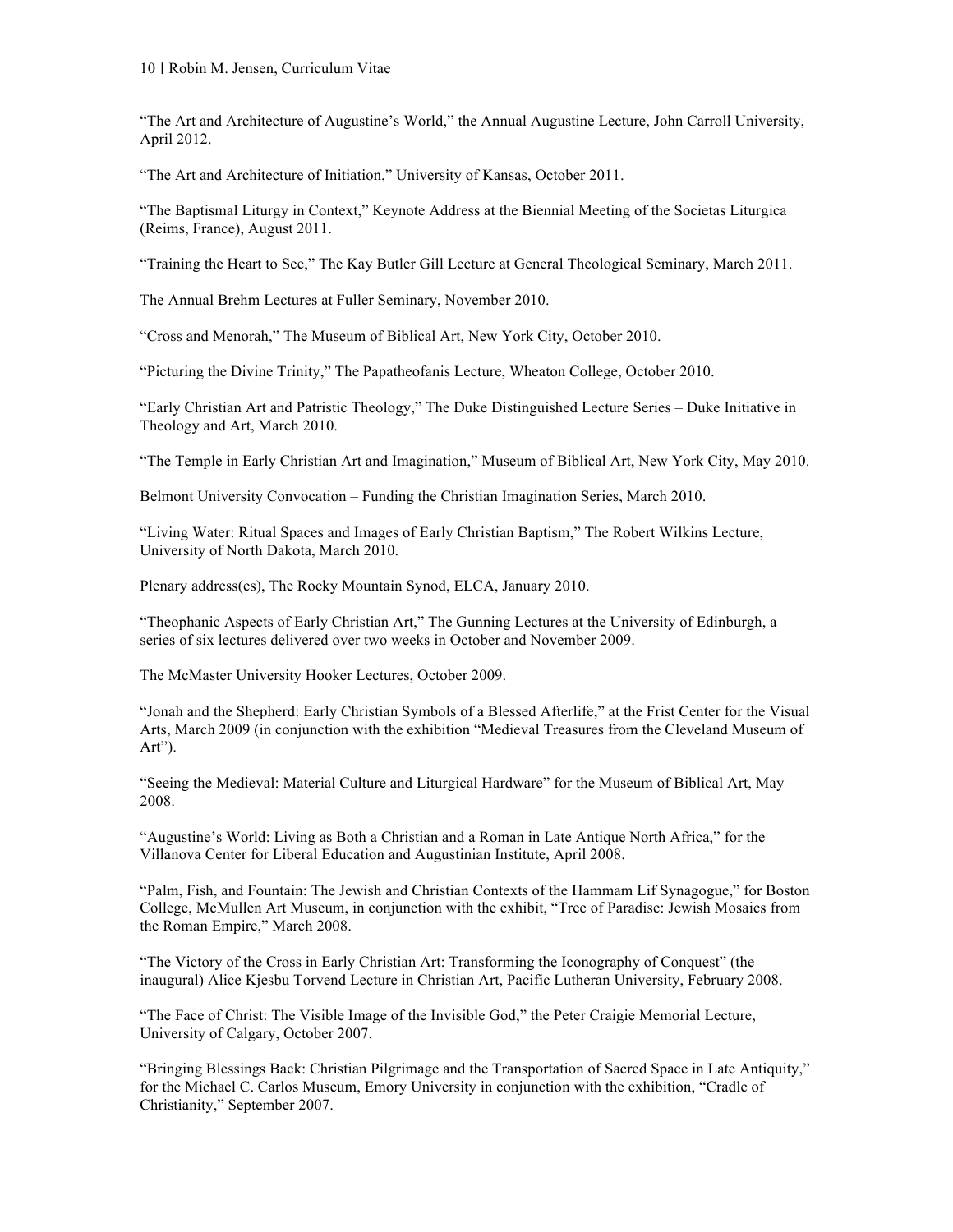"Those Who See God Receive Life: The Icon and the Invisible God in Early Christian Art," the 2007 Godfrey Diekmann Lecture, St. John's University, Collegeville, MN, April 2007.

"The Tomb Mosaics of Roman Africa," for the Index of Christian Art, Princeton University, February 2007.

"What is Truth in Sacred Art?" the 2006-7 Campus Theme Lectures, North Park College, Chicago, IL, January 2007.

#### **Fellowships, Consultations, Boards, and Professional Activities (Current)**

President, Society for Art, Religion, and Theological Studies, 2007- 2012.

President, North American Patristics Society, 2013-14. Vice President, North American Patristics Society, 2012-13.

Annual Program Committee, Society of Biblical Literature, 2006-2009.

Member, Board of Directors, International Catacomb Society, 1997-present Vice President, 1999-2004.

Member, Board of Directors, Society for Art, Religion, and Theological Studies, 2002-present.

Fellow: Robert Penn Warren Center for the Humanities, Vanderbilt University, 2006-7.

Fellow: Center for the Study of Religion and Culture, Vanderbilt University, 2005-8.

Member, Editorial Board, *Journal of Early Christian Studies*, 2008-present.

Member: Editorial Board, *Faith and Form Magazine* (a publication of the American Institute of Architecture).

Member, Editorial Board, *ARTS Magazine* (current).

Member: Editorial Board, *Cross Currents Magazine* (current).

Member, Council of the American Society of Church History, 2005-8.

Jury Member, Annual Interfaith Forum For Religious Art and Architecture Awards, 2002.

Co-Chair, SBL Consultation: Art and the Religions of Antiquity, 2004-2011.

Member, Board of Directors, and Fellow, the Society for Arts, Religion, and Contemporary Culture, 2003- 2005 (Fellow since 1996).

# **Professional Affiliations**

American Academy of Religion College Art Association of America American Institute of Archaeology North American Academy of Liturgy North American Patristics Association Societas Liturgica